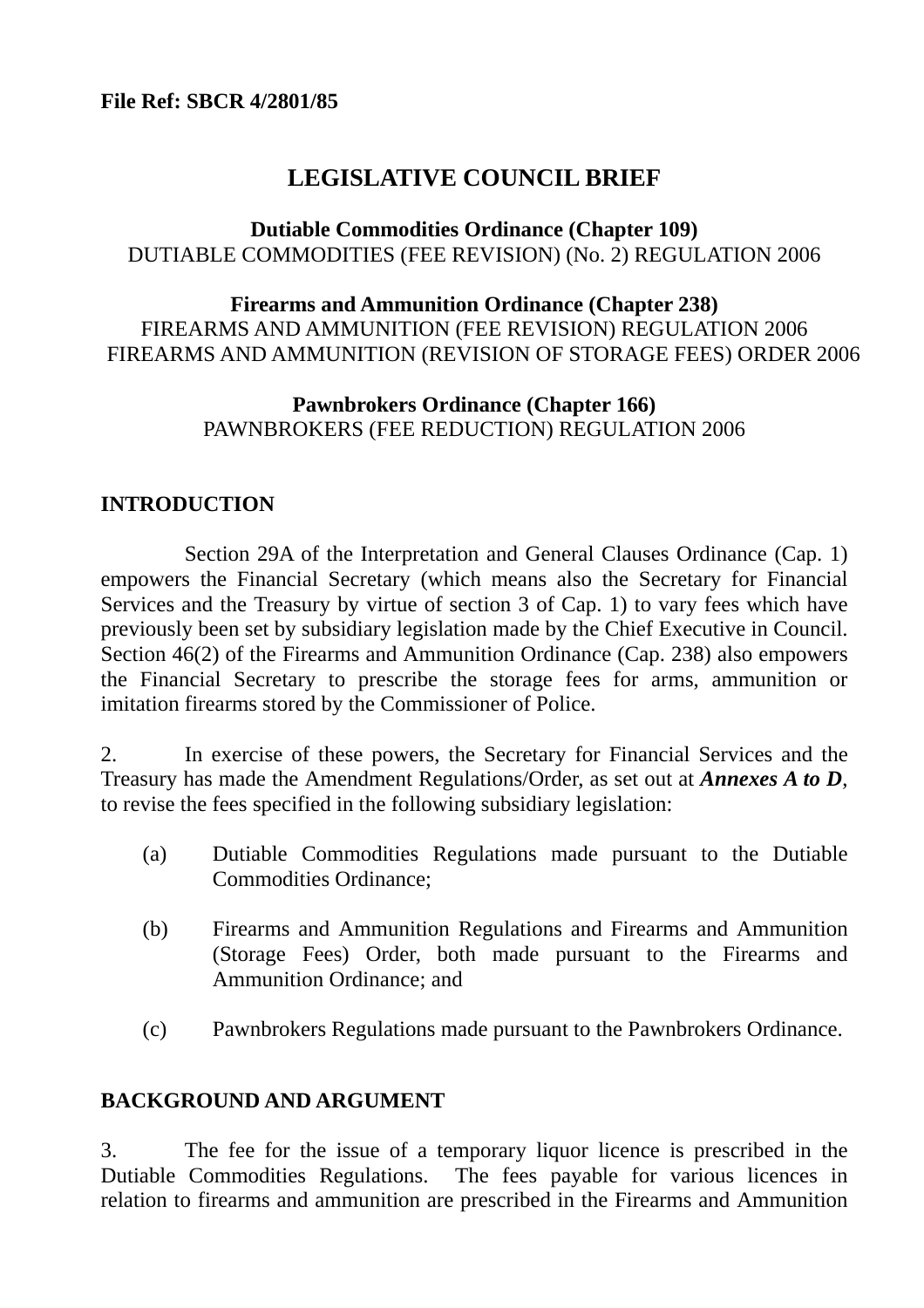Regulations. The storage fees for arms, ammunition and imitation firearms are prescribed in the Firearms and Ammunition (Storage Fees) Order. The fee for the issue or renewal of a pawnbroker licence is prescribed in the Pawnbroker Regulations. These fees were last revised in January 2001.

4. It is Government policy that fees should in general be set at levels sufficient to recover the full costs of providing the services. In line with this "user pays" principle, the Financial Secretary, in the 2004-05 Budget Speech, indicated the need to resume the revision of government fees and charges. The latest costing review at 2005-06 prices shows that most of the fees payable under the aforesaid Regulations/Order are not adequate to recover the full costs of providing the services. Details of the cost computations are set out at *Annex E*.

5. To alleviate the impact of the fee increases on the users of the services concerned, we propose to increase most of the fees by 2% to 20% with a view to achieving full-cost recovery within three to seven years. In the case of an arms dealer's licence under Item 3(c) of the Second Schedule of the Firearms and Ammunition Regulations and a pawnbroker licence under Second Schedule of the Pawnbrokers Regulations, we propose to reduce the fees by 18% and 24% respectively to reflect the reduced full cost of providing the service at 2005-06 prices. Details of the existing and proposed fees are set out in *Annex F*.

## **THE REGULATIONS/ORDER**

6. The Amendment Regulations/Order revise the fees set out at *Annex F*. We propose that the new fees should come into effect on 29 April 2006.

## **EFFICIENCY INITIATIVES**

7. The Hong Kong Police Force regularly reviews the arrangements for handling applications of various licensing activities under its purview with a view to improving efficiency and effectiveness. The Force has put the application forms for pawnbrokers licence and temporary liquor licence onto the Government website for applicants to download directly; and has been reviewing the application forms for the arms licences and permits. It has also issued comprehensive guidance notes on the application procedures for the arms licences and permits with a view to streamlining work procedures.

## **BASIC LAW AND HUMAN RIGHTS IMPLICATIONS**

8. The proposal is in conformity with the Basic Law, including the provisions concerning human rights.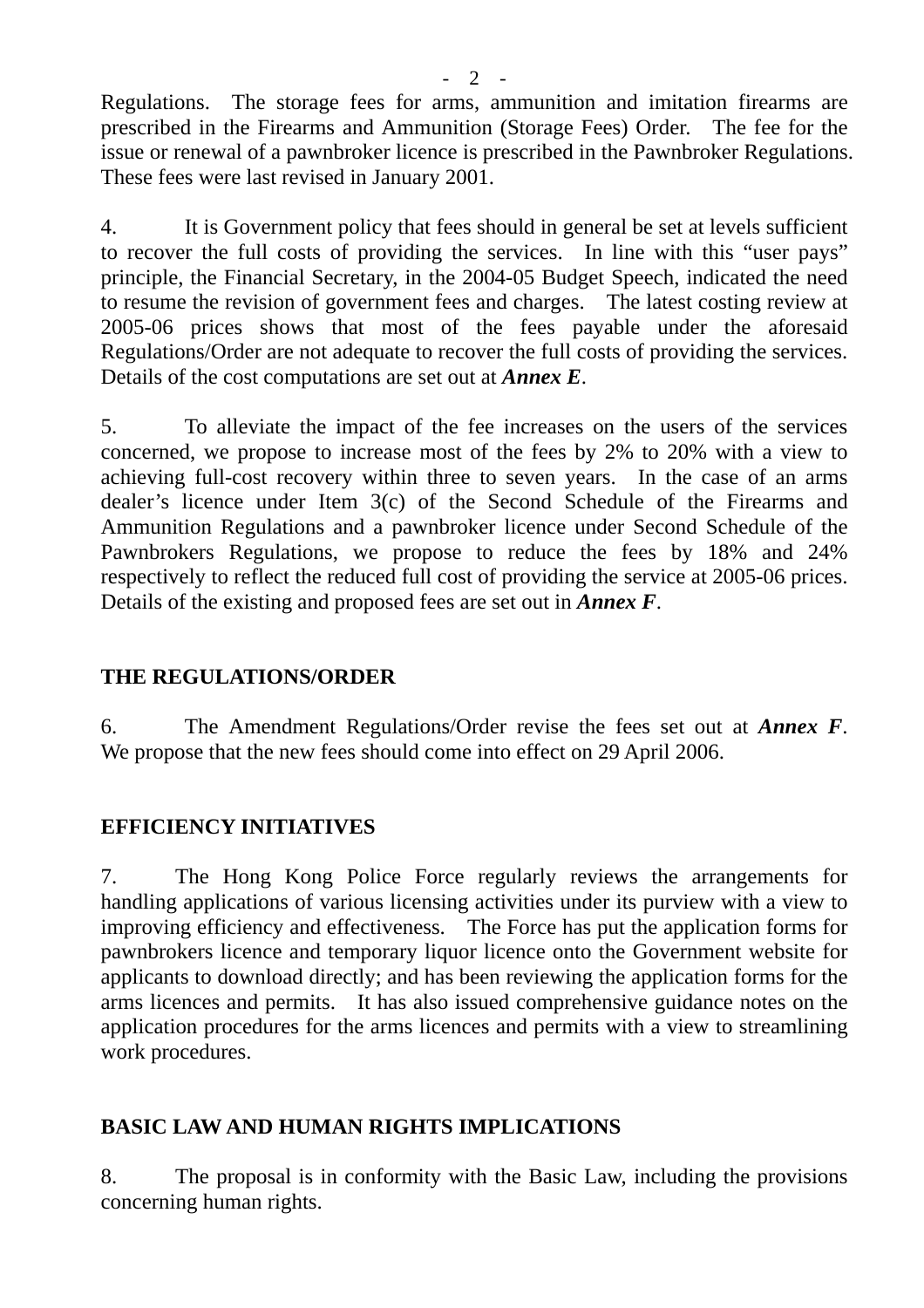## **BINDING EFFECT OF THE LEGISLATION**

9. The Amendment Regulations/Order do not affect the binding effect of the respective principal Ordinances and Regulations/Order referred to in paragraph 2 above.

## **FINANCIAL AND STAFFING IMPLICATIONS**

10. Additional revenue to be generated from the proposed fee revision is estimated to be \$172,420 per annum. There are no staffing implications.

## **ECONOMIC IMPLICATIONS**

11. The fee adjustments are small in dollar terms and are unlikely to have material impact on the operating costs of the businesses concerned. The overall economic impact is expected to be insignificant.

## **PUBLIC CONSULTATION**

12. We issued to the Panel on Security of the Legislative Council on 27 June 2005 a note explaining the proposals for these and other fees. The Panel did not ask to discuss these fees.

## **PUBLICITY**

13. The Amendment Regulations/Order will be published in the Gazette on 3 March 2006. A spokesman will be available to answer any enquiries on this subject.

## **ENQUIRIES**

14. For enquiries relating to this brief, please contact Miss Anna CHOR, Assistant Secretary for Security at telephone number 2810 2068.

**Security Bureau March 2006**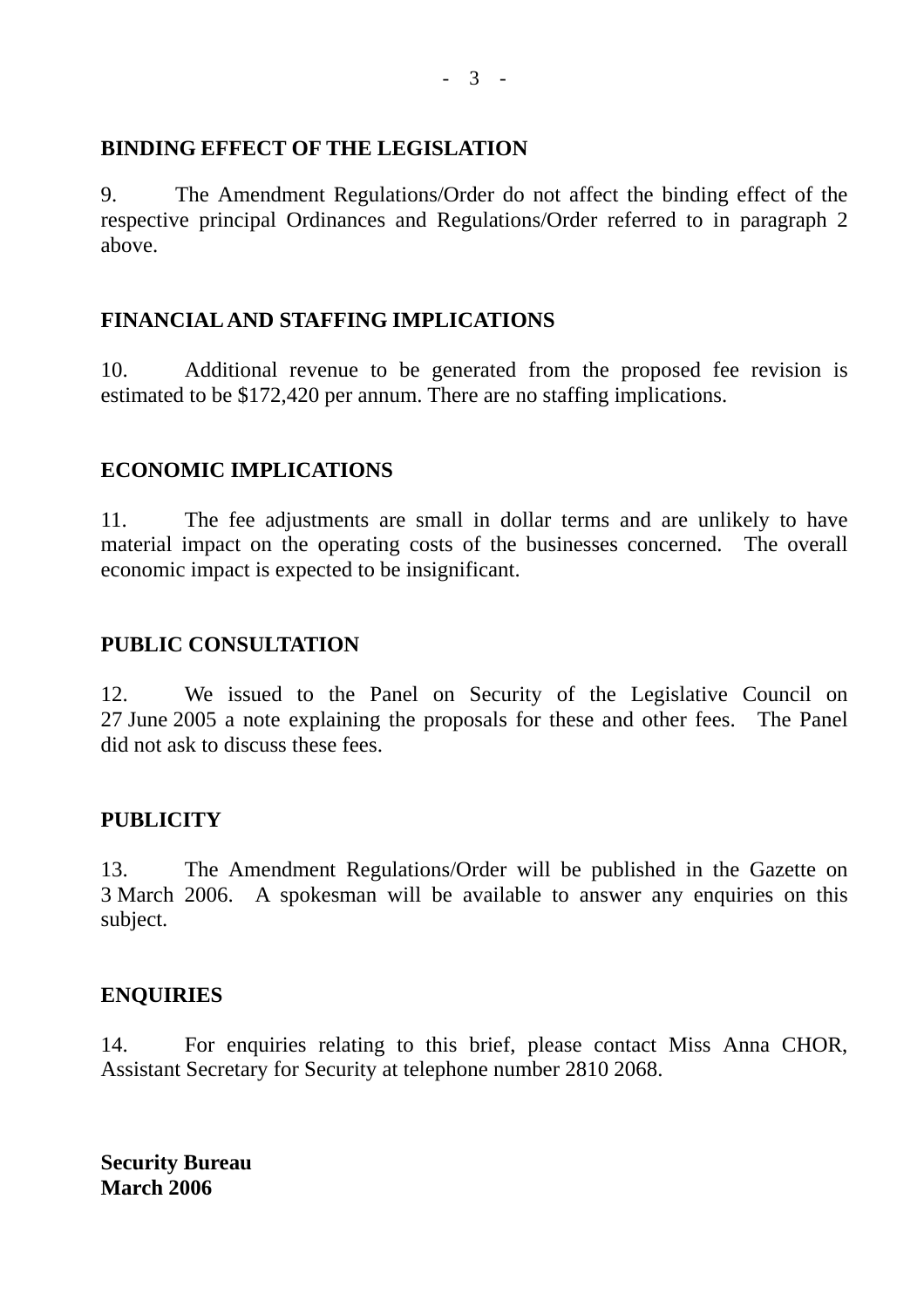## DUTIABLE COMMODITIES (FEE REVISION) (NO. 2) **REGULATION 2006**

(Made by the Secretary for Financial Services and the Treasury under section 29A of the Interpretation and General Clauses Ordinance (Cap. 1) by virtue of section 6 of the Dutiable Commodities Ordinance (Cap. 109))

#### $\mathbf{1}$ . Commencement

This Regulation shall come into operation on 29 April 2006.

#### $2.$ **Licences and fees**

Part II of the Schedule to the Dutiable Commodities Regulations (Cap. 109) sub. leg. A) is amended in item 6 by repealing "290" and substituting "335".

Secretary for Financial Services and the Treasury

# $\frac{10}{4}$  February 2006

### **Explanatory Note**

This Regulation increases the fee payable for a temporary liquor licence under the Dutiable Commodities Regulations (Cap. 109 sub. leg. A).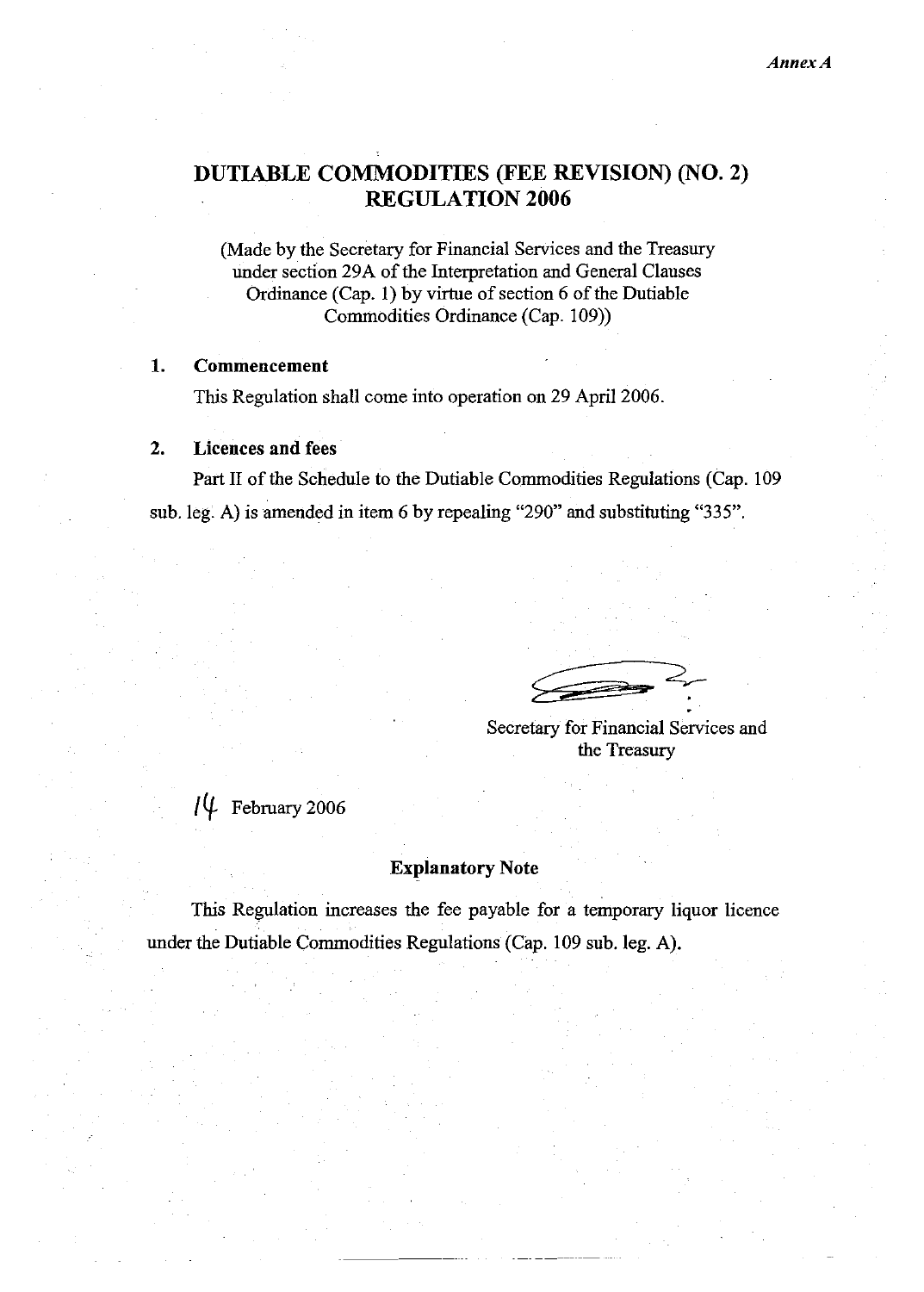## FIREARMS AND AMMUNITION (FEE REVISION) **REGULATION 2006**

**Annex B** 

(Made by the Secretary for Financial Services and the Treasury under section 29A of the Interpretation and General Clauses Ordinance (Cap. 1) by virtue of section 52 of the Firearms and Ammunition Ordinance (Cap. 238))

#### 1. **Commencement**

This Regulation shall come into operation on 29 April 2006.

### Fees

 $\mathbf{2}$ .

The Second Schedule to the Firearms and Ammunition Regulations (Cap.  $238$  sub. leg. A) is amended -

- in item 1, by repealing "355" and substituting "410"  $(a)$ 
	- in item  $2(b)$ , by repealing "135" and substituting  $(60)$ ".  $(b)$
- in item  $2(c)$ , by repealing "1,355" and substituting  $(c)$ " $1,560$ ";
- in item 2A, by repealing "50" and substituting "60  $\overline{d}$
- in item  $3(a)$ , by repealing " $3,385$ " and substituting  $(e)$ "3,890";
- in item  $3(b)$ , by repealing " $4,050$ " and substituting  $(f)$ " $4,150$ ":
- in item  $3(c)$ , by repealing " $12,000$ " and substituting  $(g)$ "9,860";
	- in items 4 and 5, by repealing "50" and substituting 60  $(h)$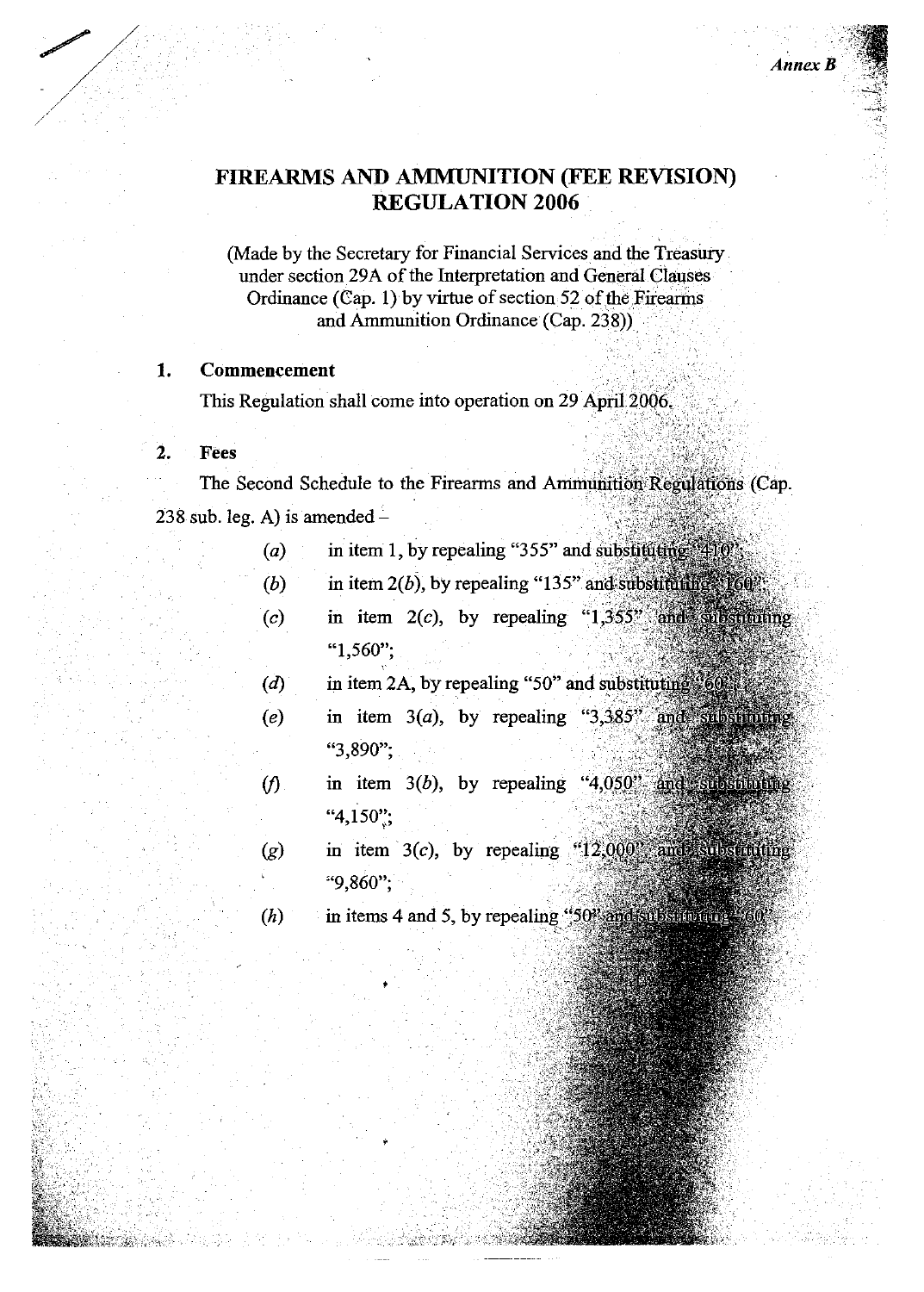| cretary for Financial Services and |  |  |
|------------------------------------|--|--|

Se d the Treasury

 $\hat{U}$  February 2006

していた。そのことに、このようには、そのように、このことを見ることを感じていたのでは、その意味を感じる場合を感じていた。 このことに、このことを見えていたので、このことになっていた。そのことに、このこ

### **Explanatory Note**

This Regulation increases the fee payable for  $-$ 

- the grant of an exemption from the prohibition on  $(a)$ possessing arms or ammunition without a licence, ...
- $(b)$ the issue or renewal of licences;
- $(c)$ the amendment of a licence or a condition of a licence, or
- $(d)$ the replacement of a licence or an exemption,

under the Firearms and Ammunition Regulations (Cap. 238 sub. leg. A) The Regulation also reduces the fee payable for the issue or renewal of a dealer's licence in certain circumstances.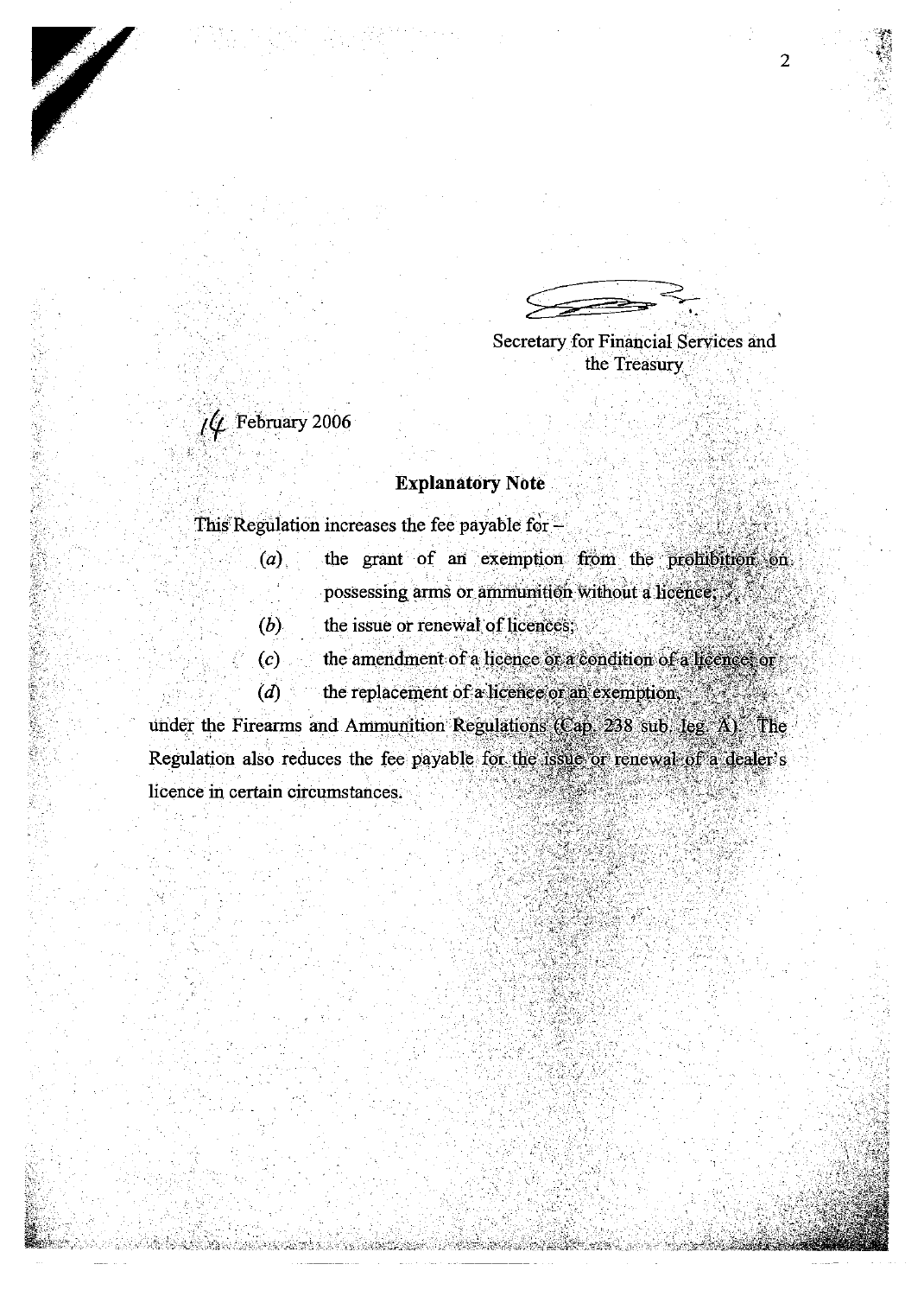## FIREARMS AND AMMUNITION (REVISION OF **STORAGE FEES) ORDER 2006**

(Made by the Secretary for Financial Services and the Treasury under section 46(2) of the Firearms and Ammunition Ordinance (Cap. 238))

#### Commencement 1.

This Order shall come into operation on 29 April 2006.

#### **Schedule amended**  $2.$

The Schedule to the Firearms and Ammunition (Storage Fees) Order (Cap. 238 sub. leg.  $\overrightarrow{B}$ ) is amended -

- in items 1, 2 and 3, by repealing "90" and substituting  $(a)$ " $105$ ":
- in item 4, by repealing "70" and substituting "81".  $(b)$

Secretary for Financial Services and the Treasury

 $14$  February 2006

### **Explanatory Note**

This Order increases the fee payable for the storage of arms, imitation firearms or ammunition and for the storage of arms and ammunition awaiting transhipment under the Firearms and Ammunition Ordinance (Cap. 238).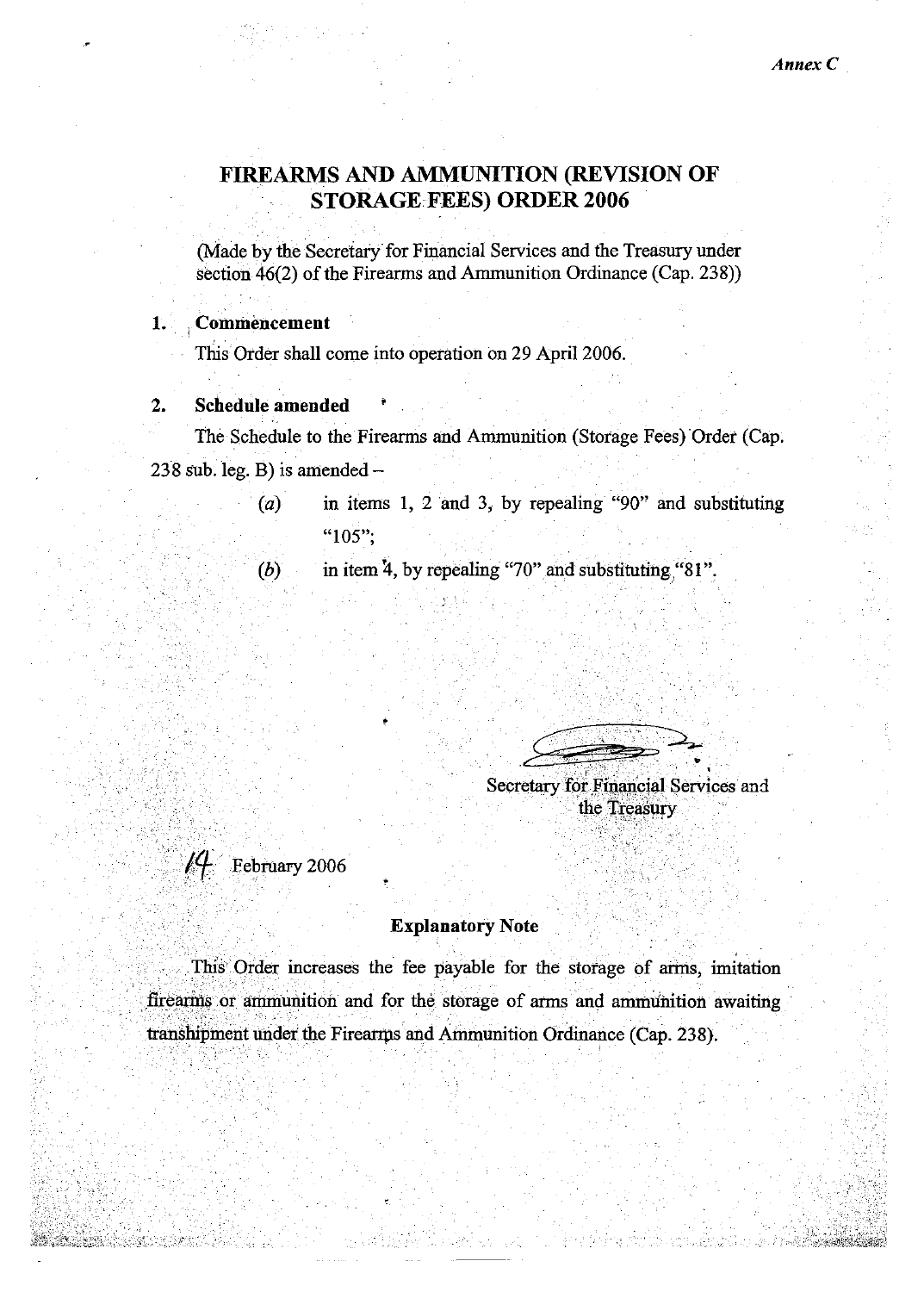## PAWNBROKERS (FEE REDUCTION) **REGULATION 2006**

(Made by the Secretary for Financial Services and the Treasury under section 29A of the Interpretation and General Clauses Ordinance (Cap. 1) by virtue of section 26 of the Pawnbrokers Ordinance (Cap. 166))

#### 1. Commencement

This Regulation shall come into operation on 29 April 2006.

#### **Second Schedule amended**  $2.$

Part I of the Second Schedule to the Pawnbrokers Regulations (Cap. 166) sub. leg. A) is amended by repealing "4,600" and substituting "3,480".

Secretary for Financial Services and the Treasury

A February 2006

### \* Explanatory Note

This Regulation reduces the fee payable for the grant or renewal of a pawnbrokers licence under the Pawnbrokers Regulations (Cap. 166 sub. leg. A).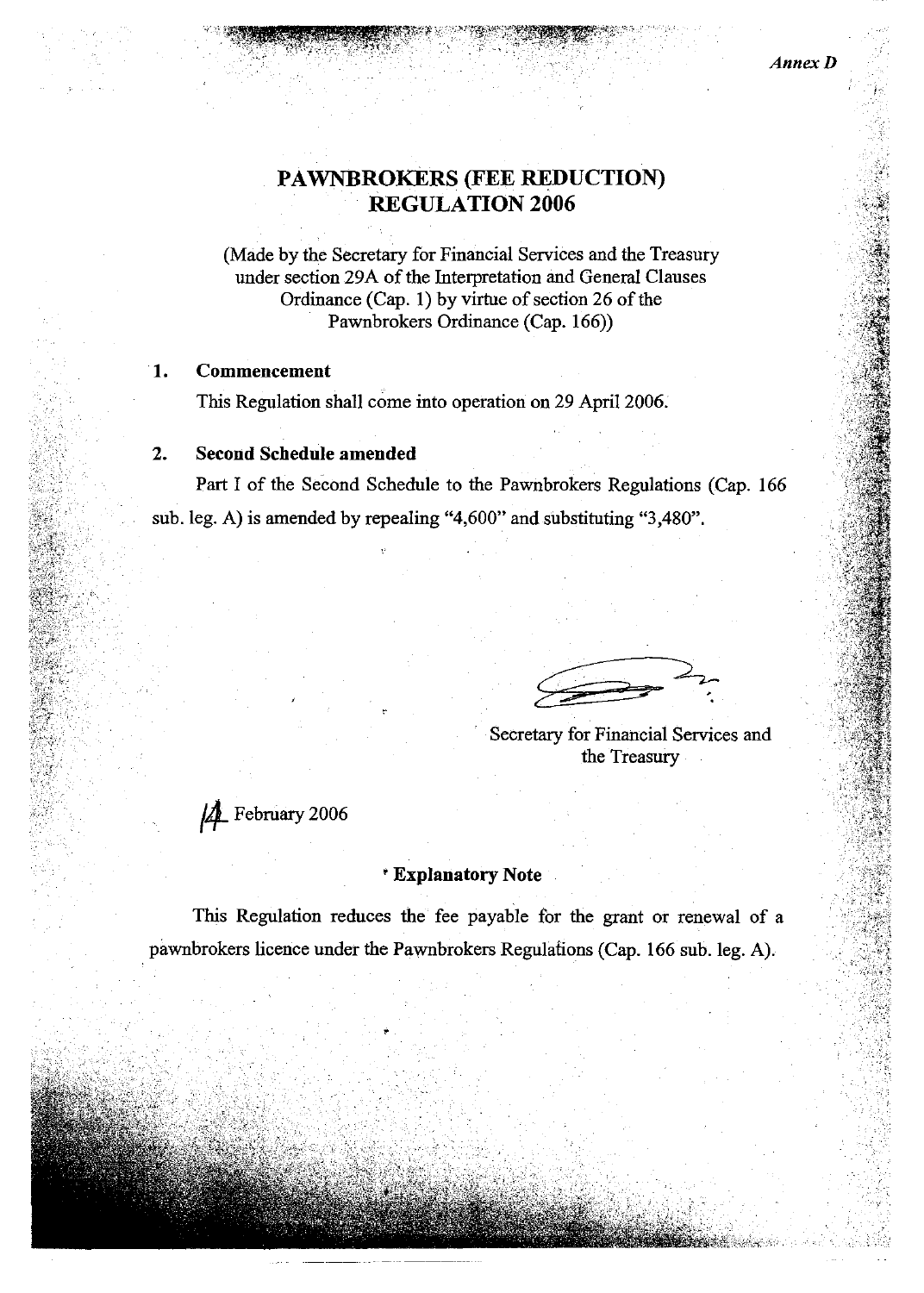### **Annex E - 1**

### **COST COMPUTATION**

### **Hong Kong Police Force**

### **Fee for issue of a temporary liquor licence (per day) under Dutiable Commodities Regulations (Cap. 109, sub.leg.)**

## **Cost at 2005-06 Prices (for processing one application)**

| <b>Staff Costs</b>                     | \$<br>547 |
|----------------------------------------|-----------|
| <b>Departmental Expenses</b>           | 10        |
| <b>Accommodation Costs</b>             | 20        |
| <b>Central Administrative Overhead</b> | 6         |
| <b>Unit Cost</b>                       | 583       |
| Existing fee                           | 290       |
| <b>Proposed fee</b>                    | 335       |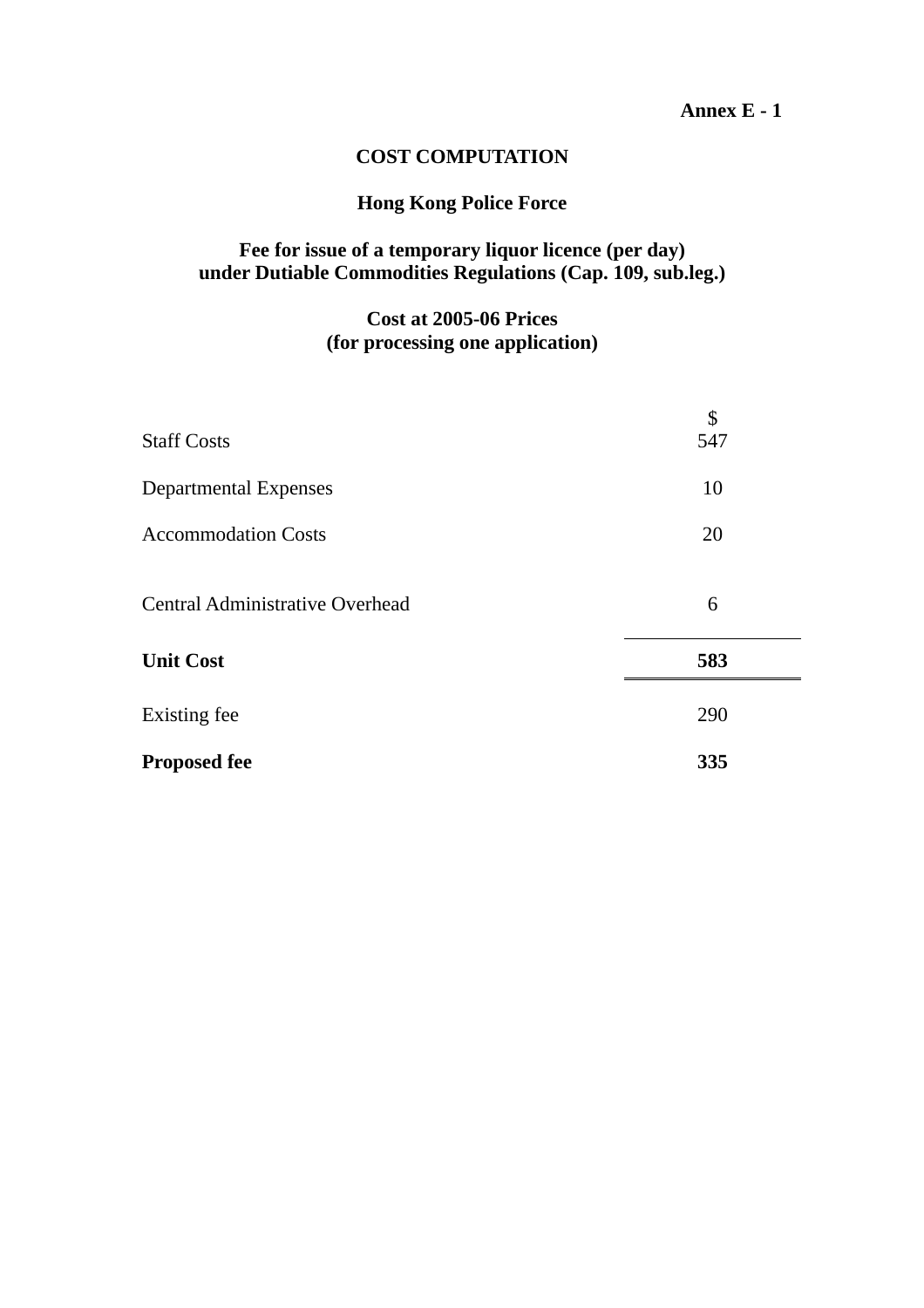### **COST COMPUTATION**

### **Hong Kong Police Force**

### **Fees under Firearms and Ammunition Regulations (Cap. 238, sub.leg.)**

### **Cost at 2005-06 Prices (for processing one application)**

|                                                   | (1)              | (2)            | (3)              | (4)            | (5)   | (6)   | (7)    | (8)              | (9)              |
|---------------------------------------------------|------------------|----------------|------------------|----------------|-------|-------|--------|------------------|------------------|
|                                                   | \$               | $\mathcal{S}$  | \$               | \$             | \$    | \$    | \$     | \$               | \$               |
| <b>Staff Costs</b>                                | 531              | 679            | 3,060            | 391            | 4,835 | 3,526 | 8,891  | 189              | 136              |
| <b>Departmental Expenses</b>                      | 11               | 22             | 53               | 8              | 84    | 61    | 150    | 4                | 3                |
| <b>Accommodation Costs</b>                        | 22               | 22             | 93               | 15             | 160   | 122   | 298    | 7                | 6                |
| Cost of Services Provided by<br>Other Departments | $\boldsymbol{0}$ | $\overline{0}$ | $\boldsymbol{0}$ | $\overline{0}$ | 309   | 407   | 428    | $\boldsymbol{0}$ | $\boldsymbol{0}$ |
| Central Administrative<br>Overhead                | 6                | $\tau$         | 33               | $\overline{4}$ | 52    | 38    | 96     | $\overline{2}$   | 2                |
| <b>Unit Cost</b>                                  | 570              | 730            | 3,239            | 418            | 5,440 | 4,154 | 9,863  | 202              | 147              |
| Existing fee                                      | 355              | 135            | 1,355            | 50             | 3,385 | 4,050 | 12,000 | 50               | 50               |
| <b>Proposed fee</b>                               | 410              | 160            | 1,560            | 60             | 3,890 | 4,150 | 9,860  | 60               | 60               |

### Legend

| (1)               | Fee for an exemption under section $4(3)$ of the Ordinance (per permit)                                                                                                                                                                                                                                                                                        |
|-------------------|----------------------------------------------------------------------------------------------------------------------------------------------------------------------------------------------------------------------------------------------------------------------------------------------------------------------------------------------------------------|
| (2)<br>(3)        | Fee for the issue or the renewal of a licence for possession<br>granted to a security guard (per annum)<br>subject to item 4, in any other case (per annum)<br>$\bullet$                                                                                                                                                                                       |
| (4)               | Fee for the issue of a licence for possession or a dealer's licence granted for a limited purpose under section<br>$30(1)$ of the Ordinance (per licence)                                                                                                                                                                                                      |
| (5)<br>(6)<br>(7) | Fee for the issue or renewal of a dealer's licence:<br>restricted to a prescribed class or description of arms or ammunition or both (per annum)<br>restricted to used cartridge cases, used shot, used bullets, used missiles or parts of any of those<br>$\bullet$<br>articles (per annum)<br>subject to item 4, in any other cases (per annum)<br>$\bullet$ |
| (8)               | Fee for the amendment of a licence or a condition thereof                                                                                                                                                                                                                                                                                                      |
| (9)               | Fee for the replacement of a licence or an exemption                                                                                                                                                                                                                                                                                                           |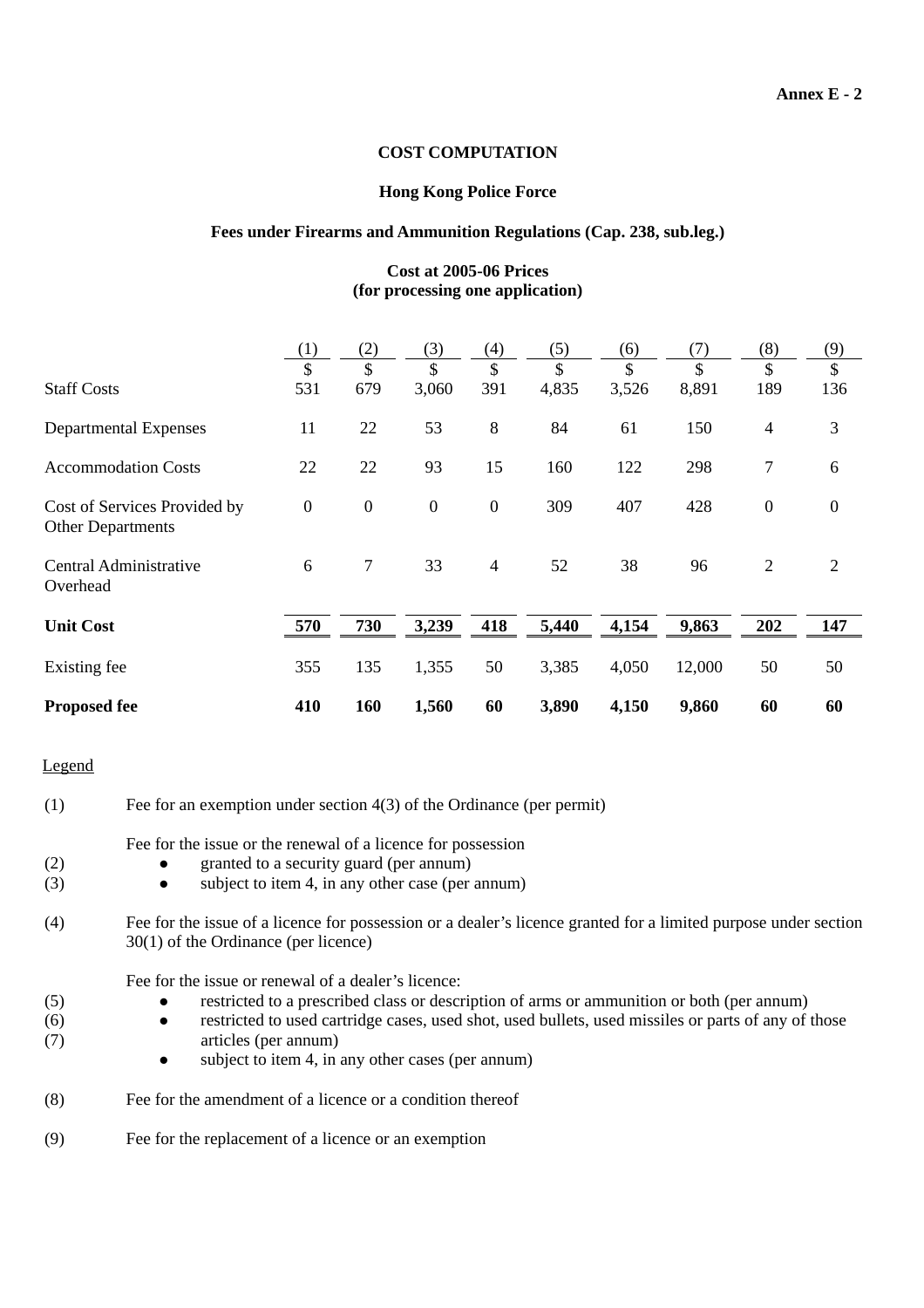### **COST COMPUTATION**

### **Hong Kong Police Force**

### **Fees under Firearms and Ammunition (Storage Fees) Order (Cap. 238, sub.leg.)**

### **Cost at 2005-06Prices (for processing one application)**

|                                         | $\left( 1\right)$ | (2)            | (3) | (4)            |
|-----------------------------------------|-------------------|----------------|-----|----------------|
|                                         | \$                | \$             | \$  | \$             |
| <b>Staff Costs</b>                      | 133               | 133            | 133 | 133            |
| <b>Departmental Expenses</b>            | 3                 | 3              | 3   | 3              |
| <b>Accommodation Costs</b>              | 6                 | 6              | 6   | 6              |
| <b>Central Administrative Overheads</b> | $\overline{2}$    | $\overline{2}$ | 2   | $\overline{2}$ |
| <b>Unit Cost</b>                        | 144               | 144            | 144 | 144            |
| Existing fee                            | 90                | 90             | 90  | 70             |
| <b>Proposed fee</b>                     | 105               | 105            | 105 | 81             |

### **Legend**

- (1) Fee for storing arms (for each article for each month or part thereof)
- (2) Fee for storing imitation firearms (for each article for each month or part thereof)
- (3) Fee for storing ammunition (for each 100 rounds of ammunition or part thereof, for each month or part thereof)
- (4) Fee for storing of arms and ammunition awaiting transhipment where the arms and ammunition are stored in a box, crate or similar container (for each 50 kg gross weight or part thereof, for each month or part thereof)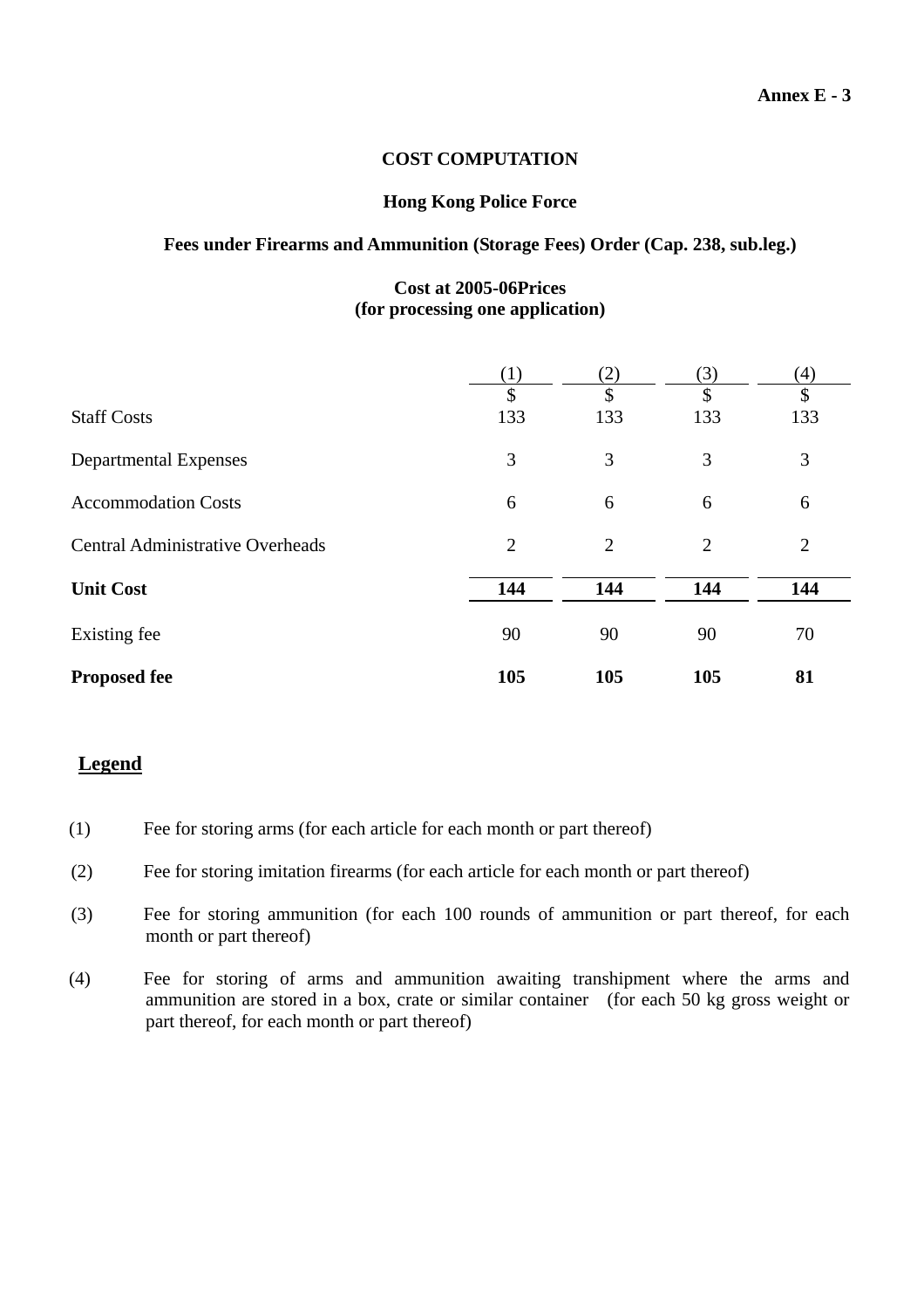### **COST COMPUTATION**

### **Hong Kong Police Force**

### **Fee for issue or renewal of a pawnbroker licence (per annum) under Pawnbrokers Regulations (Cap. 166, sub.leg.)**

## **Cost at 2005-06 Prices (for processing one application)**

| <b>Staff Costs</b>                             | \$<br>2,622 |
|------------------------------------------------|-------------|
| <b>Departmental Expenses</b>                   | 52          |
| <b>Accommodation Costs</b>                     | 94          |
| Cost of Services Provided by Other Departments | 684         |
| <b>Central Administrative Overheads</b>        | 28          |
| <b>Unit Cost</b>                               | 3,480       |
| Existing fee                                   | 4,600       |
| <b>Proposed fee</b>                            | 3,480       |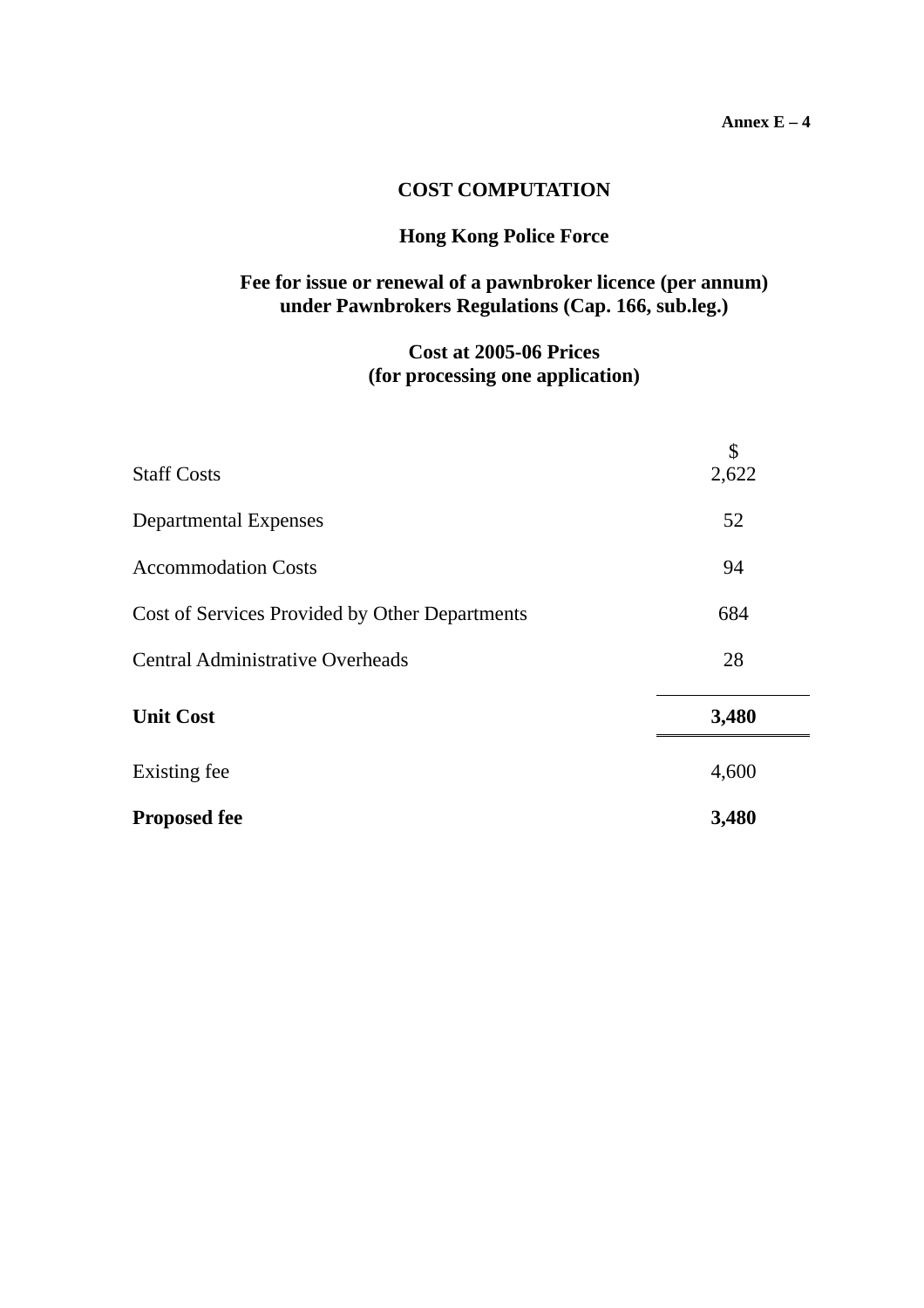## **Annex F**

# **Existing and Proposed Fees**

|     | <b>Item</b>                                                                                                                                                  | $\left( \text{\$}\right)$ | <b>Existing Fee Proposed Fee</b><br>$\left( \text{\$}\right)$ |
|-----|--------------------------------------------------------------------------------------------------------------------------------------------------------------|---------------------------|---------------------------------------------------------------|
|     | Dutiable Commodities Regulations (Cap. 109, sub. leg.)                                                                                                       |                           |                                                               |
| 6.  | Fee for a temporary liquor licence (per day)                                                                                                                 | 290                       | 335                                                           |
|     | Firearms and Ammunition Regulations (Cap. 238, sub. leg.)                                                                                                    |                           |                                                               |
| 1.  | Fee for an exemption under section $4(3)$ of the Ordinance<br>(per permit)                                                                                   | 355                       | 410                                                           |
| 2.  | Fee for the issue or the renewal of a licence for possession :                                                                                               |                           |                                                               |
|     | b) granted to a security guard (per annum)                                                                                                                   | 135                       | 160                                                           |
|     | subject to item 2A, in any other case (per annum)<br>C)                                                                                                      | 1,355                     | 1,560                                                         |
| 2A. | Fee for the issue of a licence for possession or a dealer's<br>licence granted for a limited purpose under section $30(1)$ of<br>the Ordinance (per licence) | 50                        | 60                                                            |
| 3.  | Fee for the issue or renewal of a dealer's licence :                                                                                                         |                           |                                                               |
|     | restricted to a prescribed class or description of arms or<br>a)<br>ammunition or both (per annum)                                                           | 3,385                     | 3,890                                                         |
|     | b) restricted to used cartridge cases, used shot, used<br>bullets, used missiles or parts of any of those articles<br>(per annum)                            | 4,050                     | 4,150                                                         |
|     | subject to item 2A, in any other case (per annum)<br>C)                                                                                                      | 12,000                    | 9,860                                                         |
| 4.  | Fee for the amendment of a licence or a condition thereof                                                                                                    | 50                        | 60                                                            |
| 5.  | Fee for the replacement of a licence or an exemption                                                                                                         | 50                        | 60                                                            |